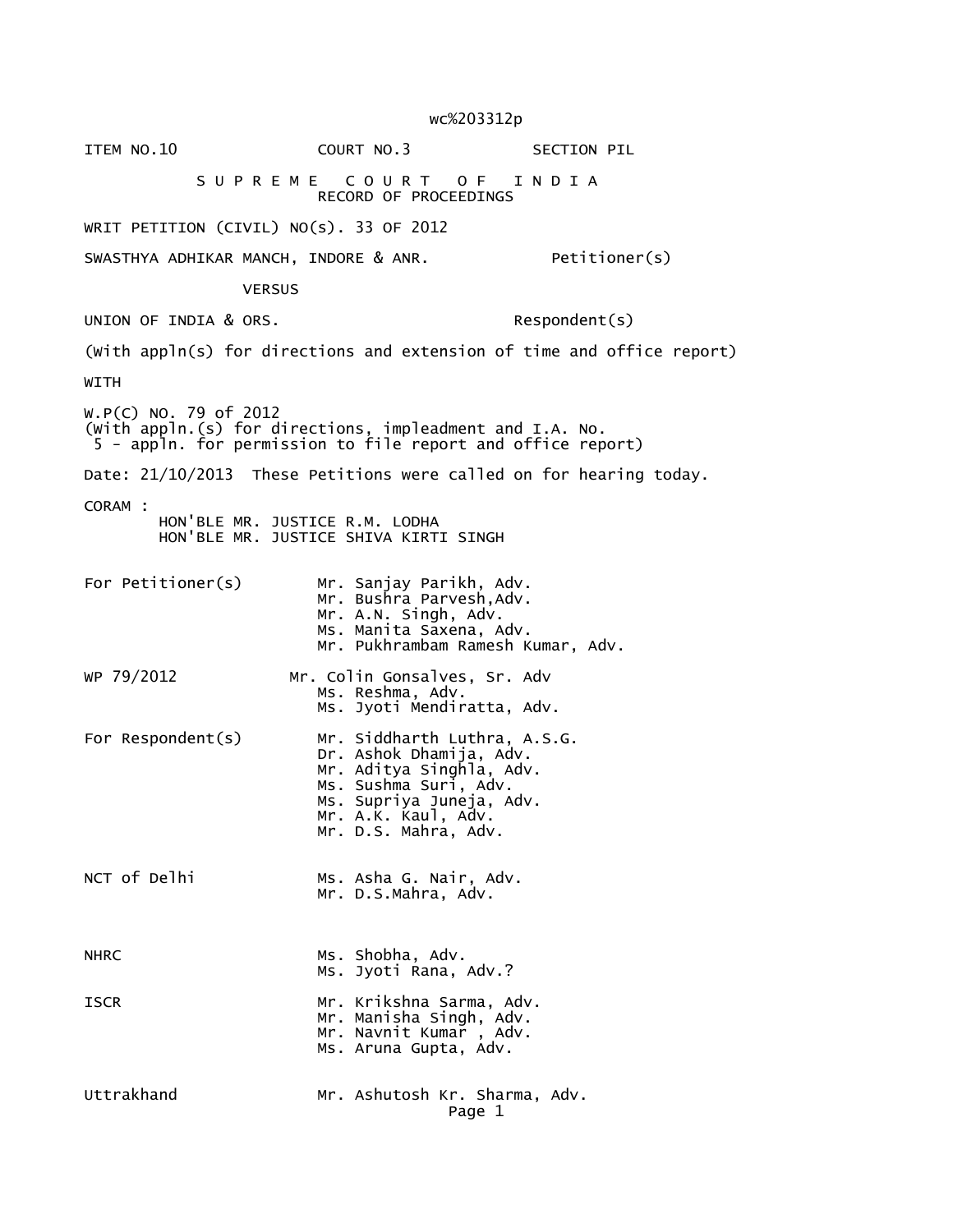|                   | wc%203312p<br>Ms. Rachana Srivastava, Adv.                                                                     |
|-------------------|----------------------------------------------------------------------------------------------------------------|
| <b>Jharkhand</b>  | Mr. Anil Kr. Jha, Adv.                                                                                         |
| Arunachal Pradesh | Mr. Anil Shrivastav, Adv.<br>Mr. Ritu Raj Biswas, Adv.                                                         |
| Assam             | Mr. Avijit Roy, Adv.<br>Ms. Vartika Sahay, Adv. for<br>M/s. Corporate Law Group                                |
| Goa               | Mr. Pratap Venogopal, Adv.<br>Ms. Meenakshi Chauhan, Adv.<br>Mr. Gaurav Nair, Adv. for<br>M/s. K.J. John & Co. |
|                   | Himachal Pradesh Mr. Varinder K. Sharma, Adv.<br>Mr. Suryanarayana Singh, Adv.<br>Ms. Pragati Neekhra, Adv.    |
|                   | Ms. C.K. Sucharita, Adv.                                                                                       |
| UT-Chandigarh     | Mr. Gopal Singh, Adv.<br>Ms. Vimla Sinha, Adv.                                                                 |
|                   | Mr. Apoorv Kurp, Adv.<br>Mr. A.P. Mayee, Adv.<br>Mr. Charudatta Mahindrakar, Adv.                              |
| Manipur           | Mr. Sapam Biswajit Meitei, Adv.<br>Mr. Khwairakpam Nobin Singh, Adv.                                           |
| MCI               | Mr. Amit Kumar, Adv.<br>Mr. Atul Kumar, Adv.<br>Mr. Avijit Mani Tripathi, Adv.                                 |
| Punjab            | Mr. Kuldip Singh, Adv.<br>Mr. Mohit Mudgil, Adv.                                                               |
| Mizoram           | Mr. Pragyan Pradip Sharma, Adv.<br>Mr. Heshu Kayina, Adv.<br>Mr. P.V. Yogeswaran, Adv.                         |
| Tripura           | Mr. Gopal Singh, Adv.<br>Mr. Ritu Raj Biswas, Adv.                                                             |
| Chhattisgarh      | Mr. Dharmendra Kumar Sinha, Adv.                                                                               |
| Karnataka         | Mr. V.N. Raghupathy, Adv.                                                                                      |
| Puducherry        | Mr. V.G. Pragasam, Adv.<br>Mr. S.J. Aristotle, Adv.<br>Mr. Prabu Ramasubramanian, Adv.                         |
| Meghalya          | Mr. Ranjan Mukherjee, Adv.<br>Mr. S.C. Ghosh, Adv.<br>Mr. S. Bhowmick, Adv.<br>Page 2                          |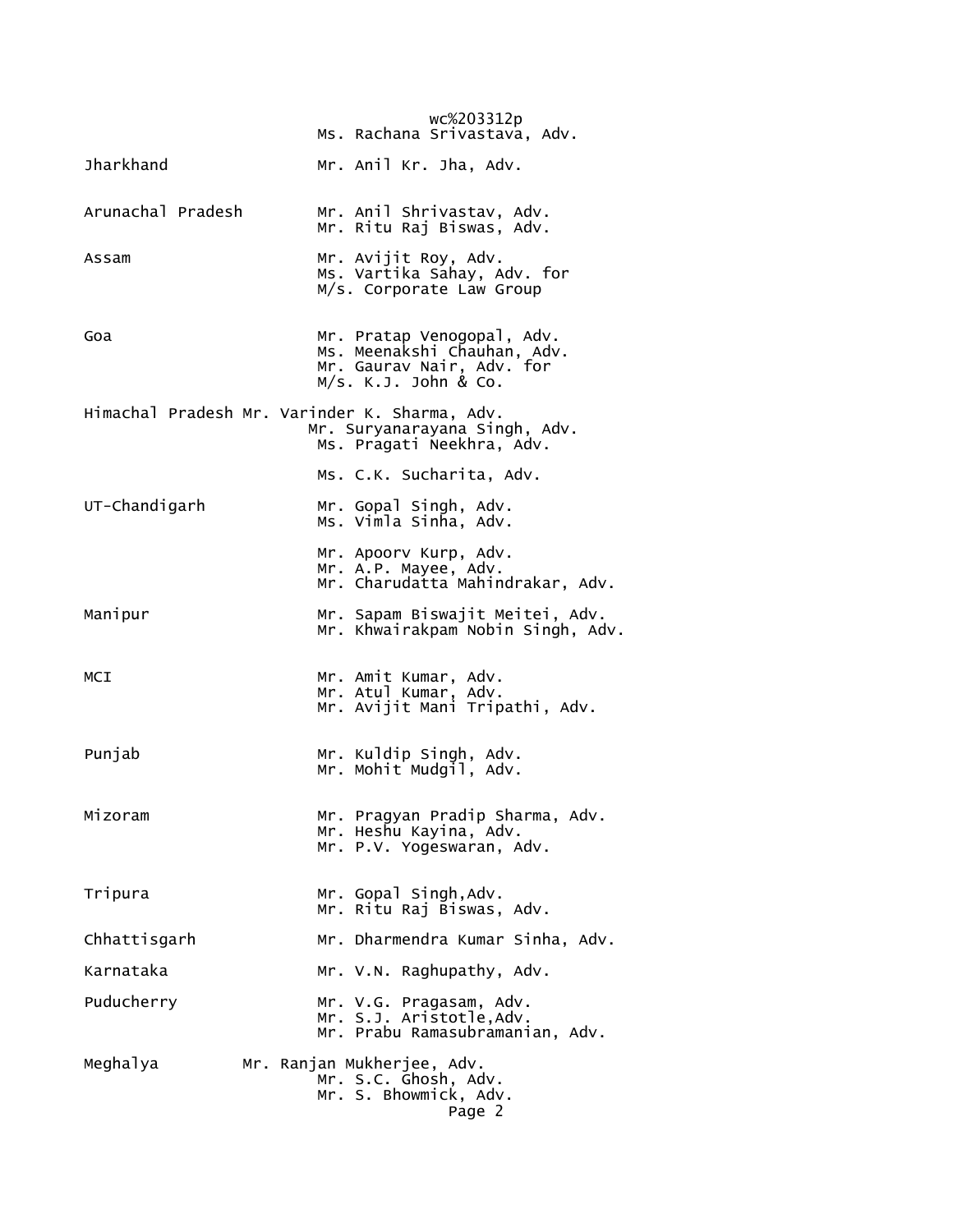|                                     | wc%203312p<br>Mr. R.P. Yadav, Adv.                                                                                                                         |
|-------------------------------------|------------------------------------------------------------------------------------------------------------------------------------------------------------|
| J&K                                 | Mr. Sunil Fernandes, Adv.                                                                                                                                  |
| Haryana                             | Mr. Manjit Singh, A.A.G.<br>Ms. Vivekta Singh, Adv.<br>Mr. Tarjit Singh, Adv.<br>Mr. Anil Antil, Adv.<br>Mr. Raktim Gogoi, Adv.<br>Ms. Monika Gosain, Adv. |
|                                     | Ms. Anitha Shenoy, Adv.                                                                                                                                    |
| Bihar                               | Mr. Abhinav Mukerji, Adv.<br>Ms. Bihu sharma, Adv.<br>Ms. Tanya Shree, Adv.<br>Ms. Purnima Krishna, Adv.                                                   |
| Uttar Pradesh                       | Mr. Shakeel Ahmad Syed, Adv.<br>Ms. Archana Singh, Adv.<br>Mr. Abhisth Kumar, Adv.                                                                         |
|                                     | Mr. Jagjit Singh Chhabra, Adv.                                                                                                                             |
| Rajasthan                           | Dr. Manish Singhvi, A.A.G.<br>Mr. Amit Lubhaya, Adv.<br>Ms. Pragati Neekhra, Adv.                                                                          |
| Tamil Nadu                          | Mr. R. Rakesh Sharma, Adv.<br>Mr. B. Balaji, Adv.<br>Mr. Anand Sathiyaseelan, Adv.                                                                         |
|                                     | Mr. M.T.George, Adv.                                                                                                                                       |
| Nagaland                            | Ms. K. Enatoli Sema, Adv.<br>Mr. Amit Kumar Singh, Adv.                                                                                                    |
| Sikkim                              | Mr. A. Mariarputham, Adv. Gen.<br>Mrs. Aruna Mathur, Adv.<br>Mr. Yusuf Khan, Adv. for<br>M/s Arputham, Aruna & Co.                                         |
| West Bengal                         | Mr. Anip Sachthey, Adv.                                                                                                                                    |
| Andaman & Nicobar<br>Administration | Mr. Balasubramaniam, Adv.<br>Mr. K.V. Jagdishvaran, Adv.<br>Ms. G. Indira, Adv.                                                                            |
|                                     | Ms. Shalini Chandra, Adv.<br>Ms. Swati Chandra, Adv.<br>Mr. Sudanshu Saran, Adv.                                                                           |
| IA 8                                | Dr. Abhishek Manu Singhvi, Sr. Adv.<br>Mr. Jayant K. Mehta, Adv.<br>Mr. Anuj Kapor, Adv.<br>Mr. Devraj Ashok Dodamani, Adv.                                |
| IA 9                                | Ms. Pratibha Jain, Adv.                                                                                                                                    |
|                                     | Ms. Aparna Bhatt, Adv.<br>Page 3                                                                                                                           |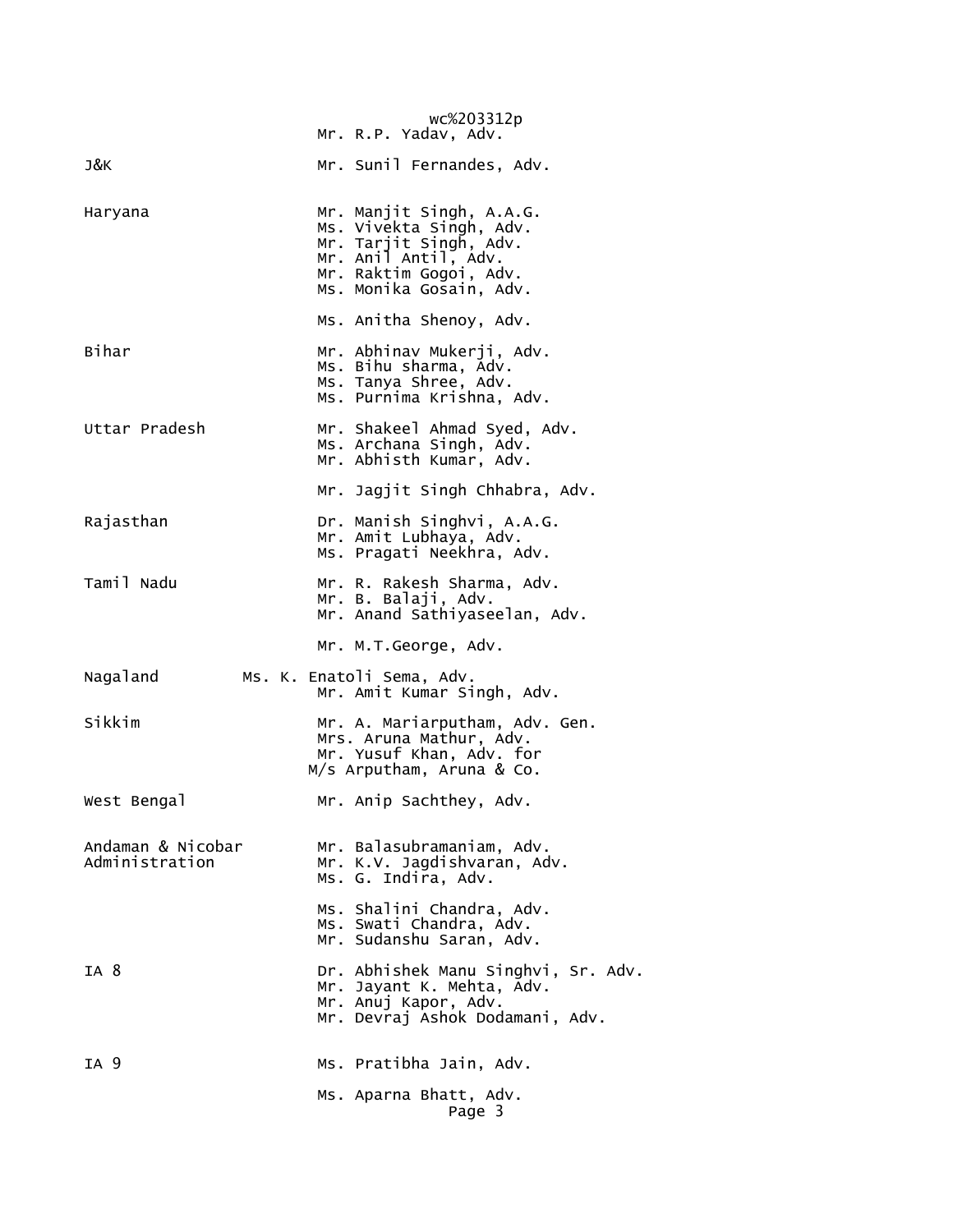## wc%203312p Ms. Karuna Nundy, Adv.

Mr. Balaji Srinivasan, Adv.

## UPON hearing counsel the Court made the following O R D E R

 This order is in respect of 162 cases for which approval has been granted by DCG(I). The matter was kept today as on the last date, i.e., 30.09.2013, Mr. Siddharth Luthra, learned Additional Solicitor General, prayed for time to place on record the report of Prof. Ranjit Roy Chaudhury and also the details of the existing regime which ensures the safety of the subjects of clinical trials and avoid any serious adverse event by such clinical trials.

 2. In pursuance of the order dated 30.09.2013, an additional affidavit has been tendered by Mr. Siddharth Luthra, learned Additional Solicitor General. The same is taken on record.

 3. In the additional affidavit filed by Mr. Keshav Desiraju, working as Secretary, Ministry of Health & Family Welfare, Government of India, it is, inter alia, stated that since 2011 when the New Drug Advisory Committees (NDACs) were constituted, 78 meetings of these committees have taken place. During these 78 meetings held by NDACs so far, 1122 applications came to be evaluated by these committees. Of 1122 applications, 331 applications were related to approval of Global Clinical Trials (GCT), including clinical trials of New Chemical Entities (NCEs). Of these 331 GCT applications, NDACs have recommended approval of 285 applications and have not recommended approval for the remaining 46 applications. These 285 applications which have been recommended for approval by NDACs include clinical trials for investigational products relating to Anti-AIDS, Oncology, Cardiology, Neurology, Psychiatry, Metabolism, Endocrinology, etc. NDACs have evaluated carefully pharmacological, toxicological data, clinical data and protocol for the clinical trials including the objective of the study, eligibility criteria of the subjects, treatment, safety and efficacy assessments, etc. Of these 285 applications, DCG(I) has given approval to conduct clinical trials in 162 cases till 31.08.2013. Out of 162 approvals, 157 approvals were given by the DCG(I) before 31.12.2012 which were prior to directions of this Court on 03.01.2013. The DCG(I) has given the approval to conduct clinical trials in the remaining 5 cases from 01.01.2013 till 31.08.2013 after the approval of the Apex Committee assisted by the Technical Committee.

 4. The above facts show that insofar as 5 cases out of 162 cases which were given approval by DCG(I) are concerned, these 5 cases had undergone the three-tier screening. First by NDACs, then by the Technical Committee and the Apex Committee and thereafter the approval has been given by the  $DCG(I)$ .

 5. However, as regards 157 approvals which were given by the DCG(I) before 03.01.2013, learned Additional Solicitor General fairly submits that these cases have not been evaluated by the Technical Committee and the Apex Committee. He submits that the Central Government is agreeable that these 157 cases may be evaluated by the Technical Committee and the Apex committee as well, as has been done for the 5 cases for which approval was given after 03.01.2013.

 6. We accept the statement of the learned Additional Solicitor General. We, however, observe that the Technical committee and the Apex Committee while evaluating the above 157 cases shall keep in view all relevant aspects of safety and efficacy particularly in terms of